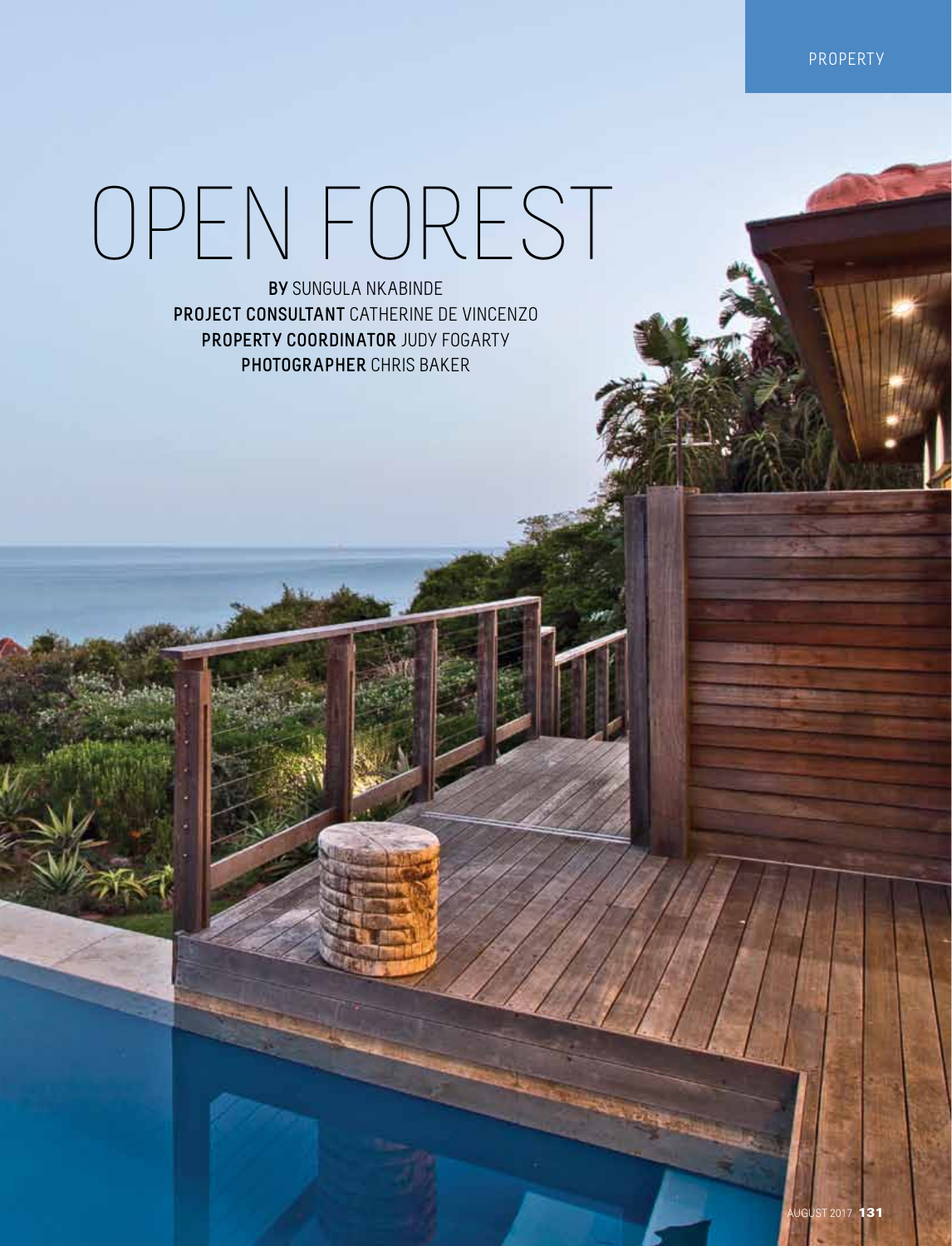imple in its design and decor, this modern KZN North Coast home seems secluded in a forest. Ceiling-high windows and glass doors put the occupants right in the outdoors, wherever they are in the house. Imple in its design and decor, this modern KZN North Coase<br>home seems secluded in a forest. Ceiling-high windows and glass doors put the occupants right in the outdoors, where<br>they are in the house.<br>The home owner wanted t

in the ambience of the property, making sure that wood was also a common feature in the home. Meanwhile, stone walls and face bricks are as much a part of the interior as they are visible from the outside.

"I really wanted to bring the outside inside, and that's why the home is very uncluttered, with simple lines throughout. The surrounding forestry really adds to the sense of privacy that one gets," he says.



**RIGHT:** Inovar Floor SA installed the flooring in the living areas of this home, specifically the kitchen, bedrooms and first-floor lounge. The company used German-manufactured Antique Mackenna from the Woodline parquetry range. Woodline parquetry is environmentally friendly because the three-ply solidengineered wooden flooring uses more sustainable wood.

Although outdoors, the patio is sheltered by trees, making it the perfect area for entertaining guests or a quiet evening with the family.

The outdoor shower only adds to the experience of being enveloped in nature, and is one of the most therapeutic ways for the owners to start or end their day.





**RIGHT:** Inside Out Home Boutique specialises in unique home décor products ranging from furniture to rugs and accessories. It also provides a full interior decorating service. For this home, the company provided outdoor upholstered sofas, scatter cushions, a coffee table and accessories, as well as the Hope Garden Furniture dining tables and chairs.



**BELOW:** The soft furnishings were supplied by Dune Designs, to produce a lasting interior that would uplift the style of the owner's existing furnishings. A clean-lined white couch was placed in the centre of the lounge to break the monotony of the wood, while rugs were used to differentiate the areas in the open-plan space.





**LEFT:** Neospace Architects and Construction provided architectural services and on-site consulting for this home. The renovation project involved modernising the existing structure by creating more openplan spaces. Natural elements such as timber and natural stone cladding were used for both the internal and external facades of

The interior is as minimalist as can be, with many areas of the home being open-plan. In particular, the master bedroom and bathroom flow seamlessly into each other, both overlooking a green landscape through large sliding glass doors.





## The landscaping has the air of a completely natural habitat.

Colours are kept natural and neutral, with browns, whites and beiges to the earthy feel of a home that could be mistaken for a luxury safari lodge, were it not situated on the coast. >







## outside inside, and that's why the home is very uncluttered."